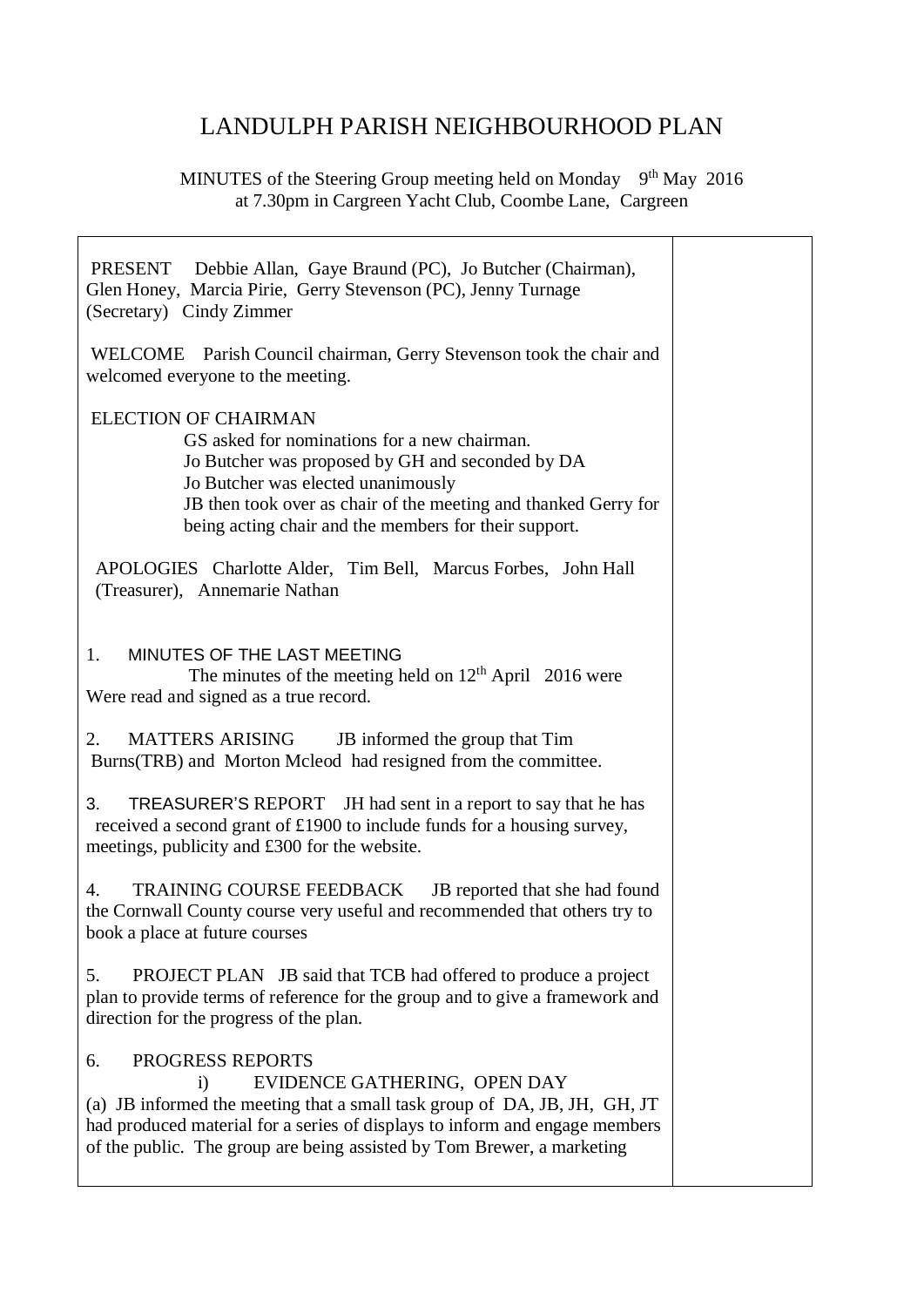degree student who is working for JH's daughter . He is going to put together these ideas in a professional format.

(b) GH explained how the proposed general layout of the Open Day will work. He also showed photographs of the Parish that he has prepared for display. Members congratulated him on the variety and quality of the photos.

(c) MP suggested that the display should highlight the importance of the AONB in the planning process. She offered to provide maps to show the exact boundaries of the AONB and Conservation Area. MP and GH agreed to produce a written explanation of the scope and constraints of the AONB for display.

(d) JB added that there will be a lap top and tablet available at the Open Day so that folk will have access to all the information on the internet.

- (e) various specific tasks for the open day were organized
	- Helpers to set up on Friday evening 5-7pm
	- Members to man the open day answer questions and encourage participation from 10am-6pm
	- Door person to welcome and record visitors
	- Refreshments
	- Photographer to record the event
	- Clearing up

All members were asked to try to encourage associates to help on the day.

(f) JT and DA agreed to collate and analyse the information collected on the day. GS reminded the group that David Bullivant and Terri West had done sterling work producing statistics from the previous plan. GH agreed to talk to them about helping this time.

ii) COMMUNICATIONS PAPER BASED DA reported that the flyers for Open Day are in process of being distributed to every household. The display boards around the parish are also ready. The school have agreed to include the event in their next newsletter. They are also going to get the pupils to produce stories and pictures or drawings of the parish.

- iii) COMMUNICATIONS WEB BASED
	- (a) The upgrading of the website was carried forward to next meeting as both webmasters were absent.
	- (b) DA offered to undertake management of the plan's facebook page.

iv) LAND SURVEYS GS introduced the advice and comments recently received from Claire Hurley of CRCC. She pointed out that as the parish is in an AONB there is probably need for a Local Landscape Character Assessment (LLCA). This can be done by volunteers and training is available